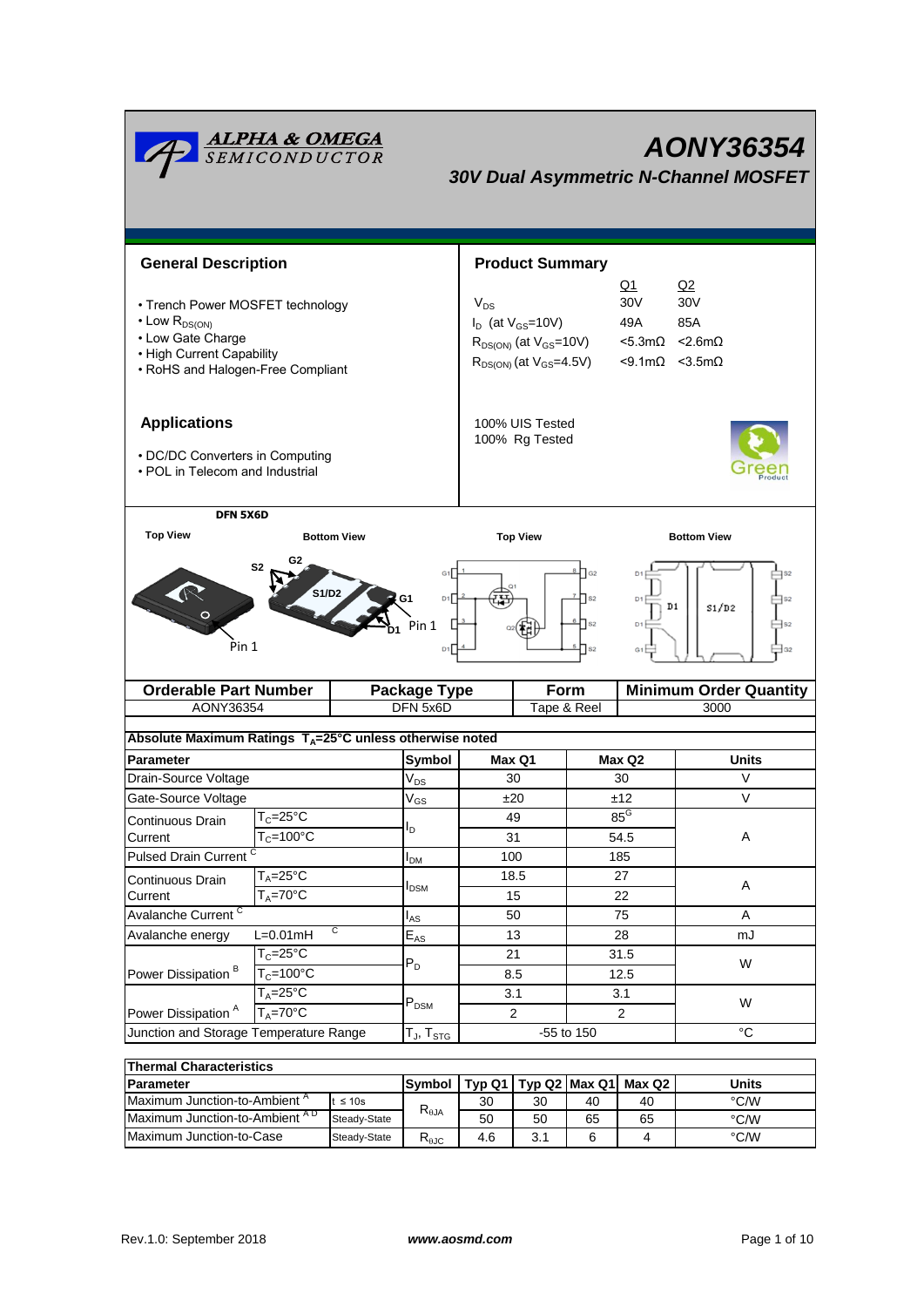

#### **Q1 Electrical Characteristics (TJ=25°C unless otherwise noted)**

| Symbol                     | Parameter                             | <b>Conditions</b>                                                                           | Min               | <b>Typ</b> | <b>Max</b> | <b>Units</b> |           |  |
|----------------------------|---------------------------------------|---------------------------------------------------------------------------------------------|-------------------|------------|------------|--------------|-----------|--|
| <b>STATIC PARAMETERS</b>   |                                       |                                                                                             |                   |            |            |              |           |  |
| <b>BV<sub>DSS</sub></b>    | Drain-Source Breakdown Voltage        | $I_D = 250 \mu A$ , $V_{GS} = 0V$                                                           |                   | 30         |            |              | $\vee$    |  |
|                            | Zero Gate Voltage Drain Current       | $V_{DS}$ =30V, $V_{GS}$ =0V                                                                 |                   |            |            | 1            |           |  |
| $I_{DSS}$                  |                                       |                                                                                             | $T_{\rm J}$ =55°C |            |            | 5            | μA        |  |
| $I_{GSS}$                  | Gate-Body leakage current             | $V_{DS} = 0V$ , $V_{GS} = \pm 20V$                                                          |                   |            |            | ±100         | nA        |  |
| $\rm V_{GS(th)}$           | Gate Threshold Voltage                | $V_{DS} = V_{GS}$ , $I_D = 250 \mu A$                                                       |                   | 1.3        | 1.7        | 2.1          | V         |  |
|                            |                                       | $V_{GS}$ =10V, $I_D$ =20A                                                                   |                   |            | 4.4        | 5.3          | $m\Omega$ |  |
| $R_{DS(ON)}$               | Static Drain-Source On-Resistance     |                                                                                             | $T_J = 125$ °C    |            | 6.7        | 8.1          |           |  |
|                            |                                       | $V_{GS} = 4.5V, I_D = 20A$                                                                  |                   |            | 7.3        | 9.1          | $m\Omega$ |  |
| $g_{FS}$                   | <b>Forward Transconductance</b>       | $V_{DS} = 5V$ , $I_D = 20A$                                                                 |                   |            | 53         |              | S         |  |
| $V_{SD}$                   | Diode Forward Voltage                 | $\overline{I_s}$ =1A, $V_{GS}$ =0V                                                          |                   |            | 0.7        | $\mathbf{1}$ | $\vee$    |  |
| lls                        | Maximum Body-Diode Continuous Current |                                                                                             |                   |            |            | 30           | A         |  |
|                            | <b>DYNAMIC PARAMETERS</b>             |                                                                                             |                   |            |            |              |           |  |
| $\mathbf{C}_{\text{iss}}$  | Input Capacitance                     |                                                                                             |                   |            | 820        |              | pF        |  |
| $C_{\rm oss}$              | <b>Output Capacitance</b>             | $V_{GS}$ =0V, $V_{DS}$ =15V, f=1MHz                                                         |                   | 230        |            | рF           |           |  |
| $\mathbf{C}_{\text{rss}}$  | Reverse Transfer Capacitance          |                                                                                             |                   | 35         |            | pF           |           |  |
| $R_{g}$                    | Gate resistance                       | f=1MHz                                                                                      |                   | 0.9        | 1.8        | 2.7          | Ω         |  |
|                            | <b>SWITCHING PARAMETERS</b>           |                                                                                             |                   |            |            |              |           |  |
| $Q_q(10V)$                 | <b>Total Gate Charge</b>              | $V_{GS}$ =10V, $V_{DS}$ =15V, $I_{D}$ =20A                                                  |                   |            | 11         | 20           | nC        |  |
| $Q_g(4.5V)$                | <b>Total Gate Charge</b>              |                                                                                             |                   |            | 5          | 10           | nC        |  |
| $Q_{gs}$                   | Gate Source Charge                    |                                                                                             |                   |            | 2.6        |              | nC        |  |
| $\mathsf{Q}_{\text{gd}}$   | Gate Drain Charge                     |                                                                                             |                   |            | 1.5        |              | nC        |  |
| $t_{D(on)}$                | Turn-On DelayTime                     |                                                                                             |                   |            | 6          |              | ns        |  |
| $t_r$                      | Turn-On Rise Time                     | $V_{GS}$ =10V, $V_{DS}$ =15V, R <sub>L</sub> =0.75 $\Omega$ ,<br>$R_{\text{GEN}} = 3\Omega$ |                   |            | 4          |              | ns        |  |
| $t_{D(off)}$               | Turn-Off DelayTime                    |                                                                                             |                   |            | 18         |              | ns        |  |
| $t_f$                      | <b>Turn-Off Fall Time</b>             |                                                                                             |                   |            | 2.5        |              | ns        |  |
| $\mathfrak{t}_{\text{rr}}$ | Body Diode Reverse Recovery Time      | $I_F = 20A$ , di/dt=500A/ $\mu$ s                                                           |                   |            | 9.5        |              | ns        |  |
| $Q_{rr}$                   | Body Diode Reverse Recovery Charge    | $I_F = 20A$ , di/dt=500A/ $\mu$ s                                                           |                   | 12.5       |            | nC           |           |  |

A. The value of R<sub>0JA</sub> is measured with the device mounted on 1in<sup>2</sup> FR-4 board with 2oz. Copper, in a still air environment with T<sub>A</sub> =25° C. The Power dissipation P<sub>DSM</sub> is based on R <sub>0JA</sub> t≤ 10s and the maximum allowed junction temperature of 150°C. The value in any given application depends on the user's specific board design.

B. The power dissipation P<sub>D</sub> is based on T<sub>J(MAX)</sub>=150°C, using junction-to-case thermal resistance, and is more useful in setting the upper dissipation<br>limit for cases where additional heatsinking is used.<br>C. Single puls

D. The R<sub>aJA</sub> is the sum of the thermal impedance from junction to case  $R_{qJC}$  and case to ambient.<br>D. The  $R_{qJA}$  is the sum of the thermal impedance from junction to case  $R_{qJC}$  and case to ambient.

E. The static characteristics in Figures 1 to 6 are obtained using <300us pulses, duty cycle 0.5% max.

F. These curves are based on the junction-to-case thermal impedance which is measured with the device mounted to a large heatsink, assuming a maximum junction temperature of  $T_{J(MAX)}$ =150°C. The SOA curve provides a single pulse rating.

G. The maximum current rating is package limited.

H. These tests are performed with the device mounted on 1 in<sup>2</sup> FR-4 board with 2oz. Copper, in a still air environment with T<sub>A</sub>=25°C.

APPLICATIONS OR USE AS CRITICAL COMPONENTS IN LIFE SUPPORT DEVICES OR SYSTEMS ARE NOT AUTHORIZED. AOS DOES NOT ASSUME ANY LIABILITY ARISING OUT OF SUCH APPLICATIONS OR USES OF ITS PRODUCTS. AOS RESERVES THE RIGHT TO IMPROVE PRODUCT DESIGN,FUNCTIONS AND RELIABILITY WITHOUT NOTICE.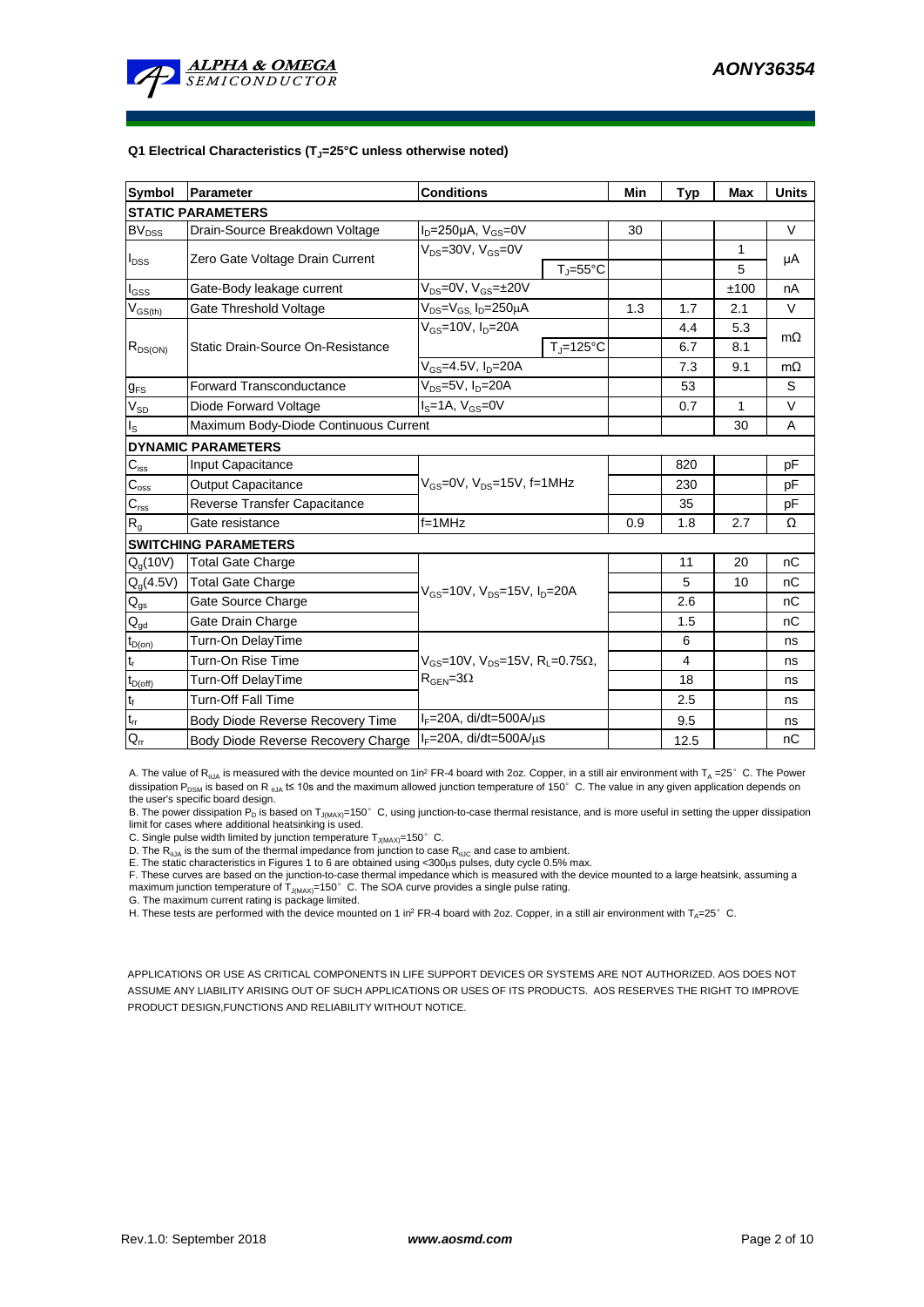

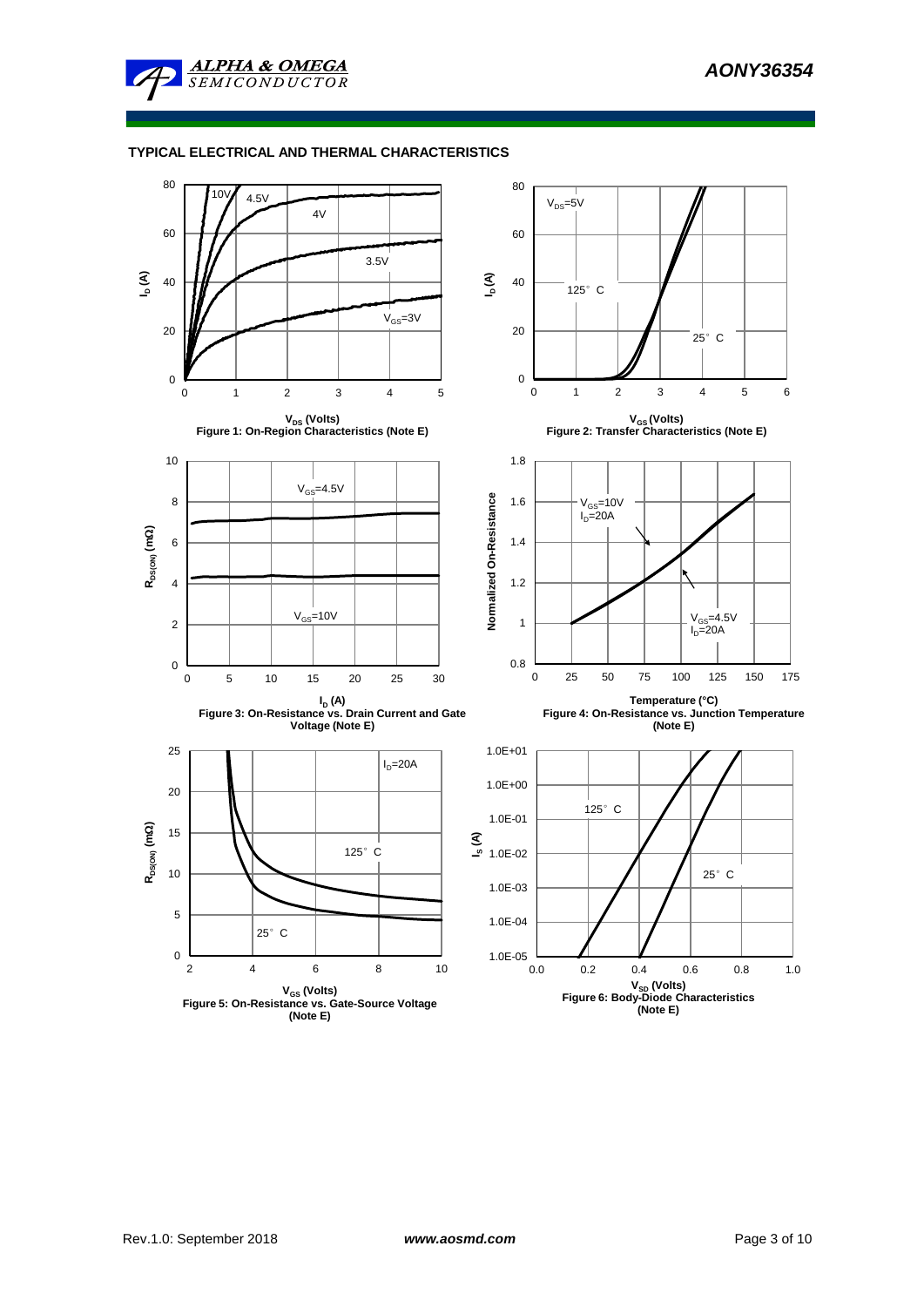



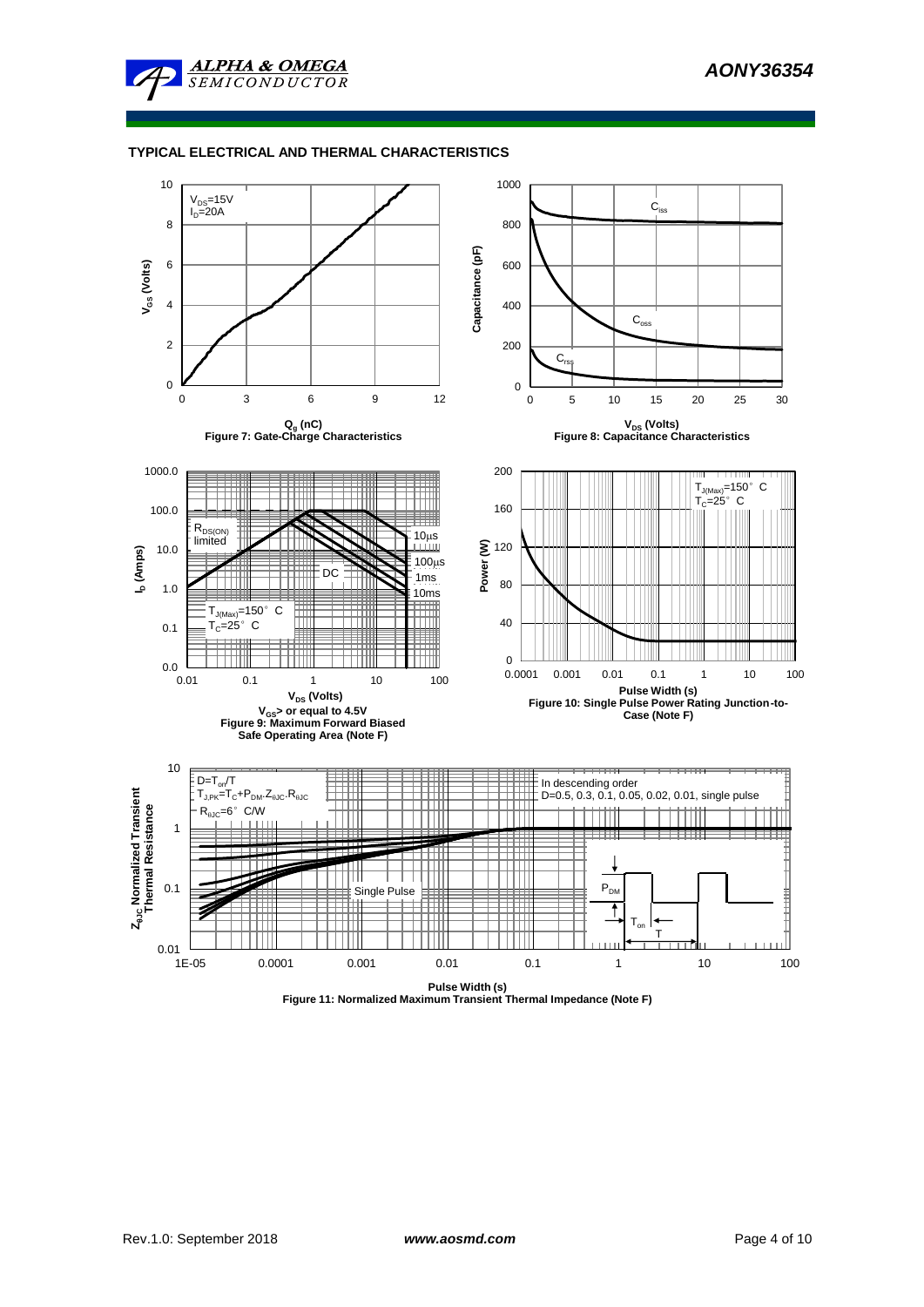







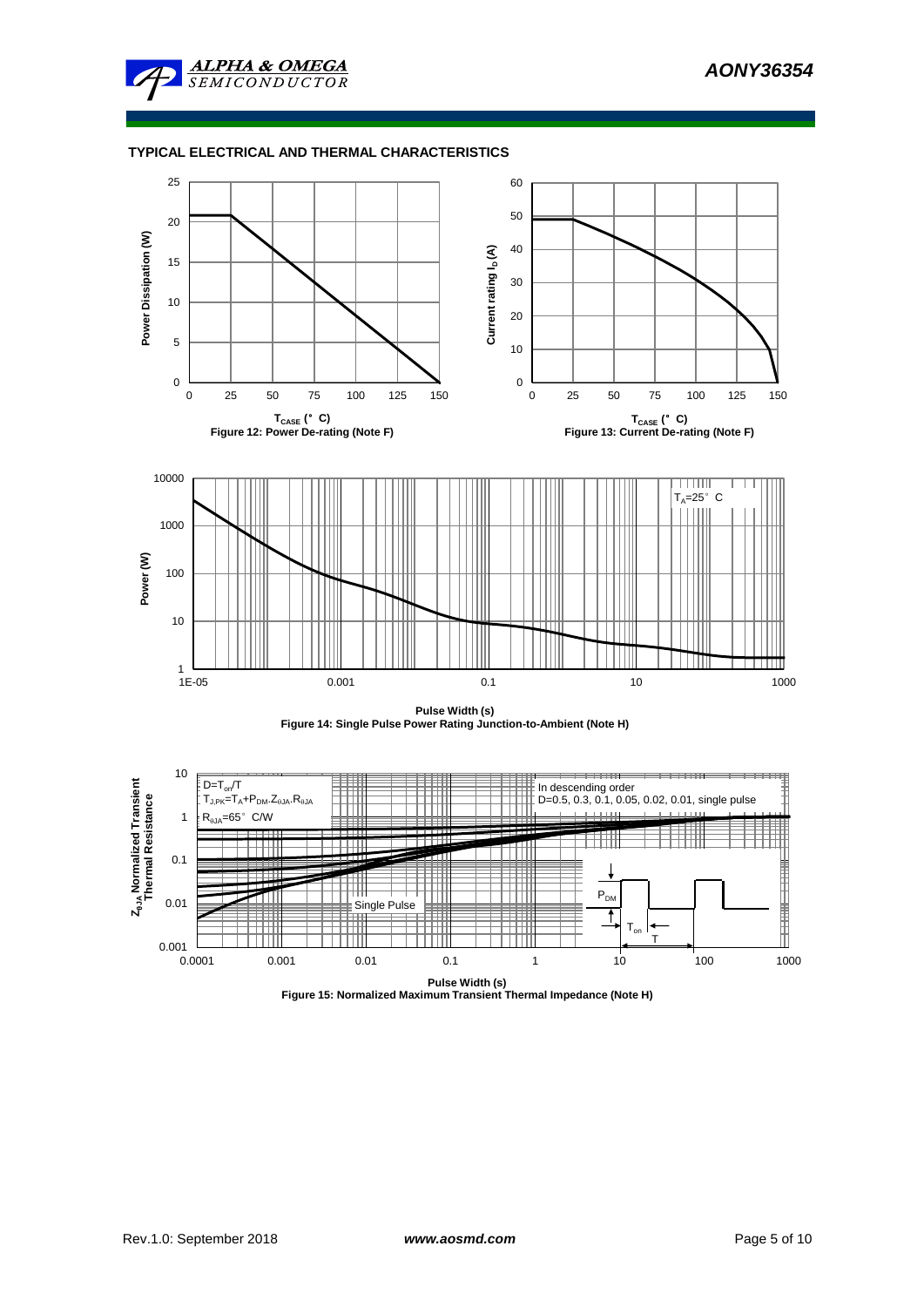

#### **Q2 Electrical Characteristics (TJ=25°C unless otherwise noted)**

| Symbol                     | Parameter                             | <b>Conditions</b>                                                                           | Min                        | <b>Typ</b> | <b>Max</b>     | <b>Units</b> |           |  |  |
|----------------------------|---------------------------------------|---------------------------------------------------------------------------------------------|----------------------------|------------|----------------|--------------|-----------|--|--|
| <b>STATIC PARAMETERS</b>   |                                       |                                                                                             |                            |            |                |              |           |  |  |
| <b>BV<sub>DSS</sub></b>    | Drain-Source Breakdown Voltage        | $I_D = 250 \mu A$ , $V_{GS} = 0V$                                                           |                            | 30         |                |              | V         |  |  |
|                            | Zero Gate Voltage Drain Current       | $V_{DS}$ =30V, $V_{GS}$ =0V                                                                 |                            |            |                | 1            | μA        |  |  |
| $I_{DSS}$                  |                                       |                                                                                             | $T_{\rm J} = 55^{\circ}$ C |            |                | 5            |           |  |  |
| $I_{GSS}$                  | Gate-Body leakage current             | $V_{DS} = 0V$ , $V_{GS} = \pm 12V$                                                          |                            |            |                | ±100         | nA        |  |  |
| $\rm V_{GS(th)}$           | Gate Threshold Voltage                | V <sub>DS</sub> =V <sub>GS.</sub> I <sub>D</sub> =250µA                                     |                            | 1.1        | 1.5            | 1.9          | V         |  |  |
|                            |                                       | $V_{GS}$ =10V, $I_D$ =20A                                                                   |                            |            | 2.1            | 2.6          | $m\Omega$ |  |  |
| $R_{DS(ON)}$               | Static Drain-Source On-Resistance     |                                                                                             | $T_J = 125$ °C             |            | 3              | 3.6          |           |  |  |
|                            |                                       | $V_{GS} = 4.5V, I_D = 20A$                                                                  |                            |            | 2.6            | 3.5          | $m\Omega$ |  |  |
| $g_{FS}$                   | <b>Forward Transconductance</b>       | $V_{DS}$ =5V, $I_D$ =20A                                                                    |                            |            | 165            |              | S         |  |  |
| $V_{SD}$                   | Diode Forward Voltage                 | $IS=1A, VGS=0V$                                                                             |                            |            | 0.7            | 1            | V         |  |  |
| $\mathsf{I}_\mathsf{S}$    | Maximum Body-Diode Continuous Current |                                                                                             |                            |            |                | 40           | A         |  |  |
|                            | <b>DYNAMIC PARAMETERS</b>             |                                                                                             |                            |            |                |              |           |  |  |
| $\mathbf{C}_{\text{iss}}$  | Input Capacitance                     |                                                                                             |                            |            | 1890           |              | рF        |  |  |
| $C_{\rm oss}$              | <b>Output Capacitance</b>             | $V_{GS}$ =0V, $V_{DS}$ =15V, f=1MHz                                                         |                            | 395        |                | рF           |           |  |  |
| $C_{\text{rss}}$           | Reverse Transfer Capacitance          |                                                                                             |                            | 55         |                | pF           |           |  |  |
| $\mathsf{R}_{\mathsf{g}}$  | Gate resistance                       | $f = 1$ MHz                                                                                 | 1.2                        | 2.3        | 3.6            | Ω            |           |  |  |
|                            | <b>SWITCHING PARAMETERS</b>           |                                                                                             |                            |            |                |              |           |  |  |
| $Q_q(10V)$                 | <b>Total Gate Charge</b>              |                                                                                             |                            |            | 27.5           | 40           | nC        |  |  |
| $Q_g(4.5V)$                | <b>Total Gate Charge</b>              |                                                                                             |                            | 11.5       | 18             | nC           |           |  |  |
| $Q_{gs}$                   | Gate Source Charge                    | $V_{GS}$ =10V, $V_{DS}$ =15V, $I_D$ =20A                                                    |                            |            | 6              |              | nC        |  |  |
| $\mathsf{Q}_{\text{gd}}$   | Gate Drain Charge                     |                                                                                             |                            |            | 2.5            |              | nC        |  |  |
| $t_{D(on)}$                | Turn-On DelayTime                     |                                                                                             |                            |            | 7.5            |              | ns        |  |  |
| $t_r$                      | Turn-On Rise Time                     | $V_{GS}$ =10V, $V_{DS}$ =15V, R <sub>L</sub> =0.75 $\Omega$ ,<br>$R_{\text{GEN}} = 3\Omega$ |                            |            | 3.5            |              | ns        |  |  |
| $t_{D(off)}$               | Turn-Off DelayTime                    |                                                                                             |                            |            | 30             |              | ns        |  |  |
| $t_f$                      | <b>Turn-Off Fall Time</b>             |                                                                                             |                            |            | $\overline{4}$ |              | ns        |  |  |
| $\mathsf{t}_{\mathsf{rr}}$ | Body Diode Reverse Recovery Time      | $I_F = 20A$ , di/dt=500A/ $\mu$ s                                                           |                            |            | 12             |              | ns        |  |  |
| $\mathsf{Q}_\mathsf{rr}$   | Body Diode Reverse Recovery Charge    | $I_F = 20A$ , di/dt=500A/ $\mu$ s                                                           |                            |            | 21             |              | nС        |  |  |

A. The value of R<sub>BJA</sub> is measured with the device mounted on 1in<sup>2</sup> FR-4 board with 2oz. Copper, in a still air environment with T<sub>A</sub> =25°C. The Power dissipation P<sub>DSM</sub> is based on R <sub>0JA</sub> t≤ 10s and the maximum allowed junction temperature of 150°C. The value in any given application depends on the user's specific board design.

B. The power dissipation P<sub>D</sub> is based on T<sub>J(MAX)</sub>=150°C, using junction-to-case thermal resistance, and is more useful in setting the upper dissipation<br>limit for cases where additional heatsinking is used.

C. Single pulse width limited by junction temperature  $T_{J(MAX)}$ =150°C.

D. The  $R_{a_1a}$  is the sum of the thermal impedance from junction to case  $R_{a_1c}$  and case to ambient.

E. The static characteristics in Figures 1 to 6 are obtained using <300us pulses, duty cycle 0.5% max.

F. These curves are based on the junction-to-case thermal impedance which is measured with the device mounted to a large heatsink, assuming a maximum junction temperature of  $T_{J(MAX)}$ =150°C. The SOA curve provides a single pulse rating.

G. The maximum current rating is package limited.<br>H. These tests are performed with the device mounted on 1 in<sup>2</sup> FR-4 board with 2oz. Copper, in a still air environment with T<sub>A</sub>=25° C.

APPLICATIONS OR USE AS CRITICAL COMPONENTS IN LIFE SUPPORT DEVICES OR SYSTEMS ARE NOT AUTHORIZED. AOS DOES NOT ASSUME ANY LIABILITY ARISING OUT OF SUCH APPLICATIONS OR USES OF ITS PRODUCTS. AOS RESERVES THE RIGHT TO IMPROVE PRODUCT DESIGN,FUNCTIONS AND RELIABILITY WITHOUT NOTICE.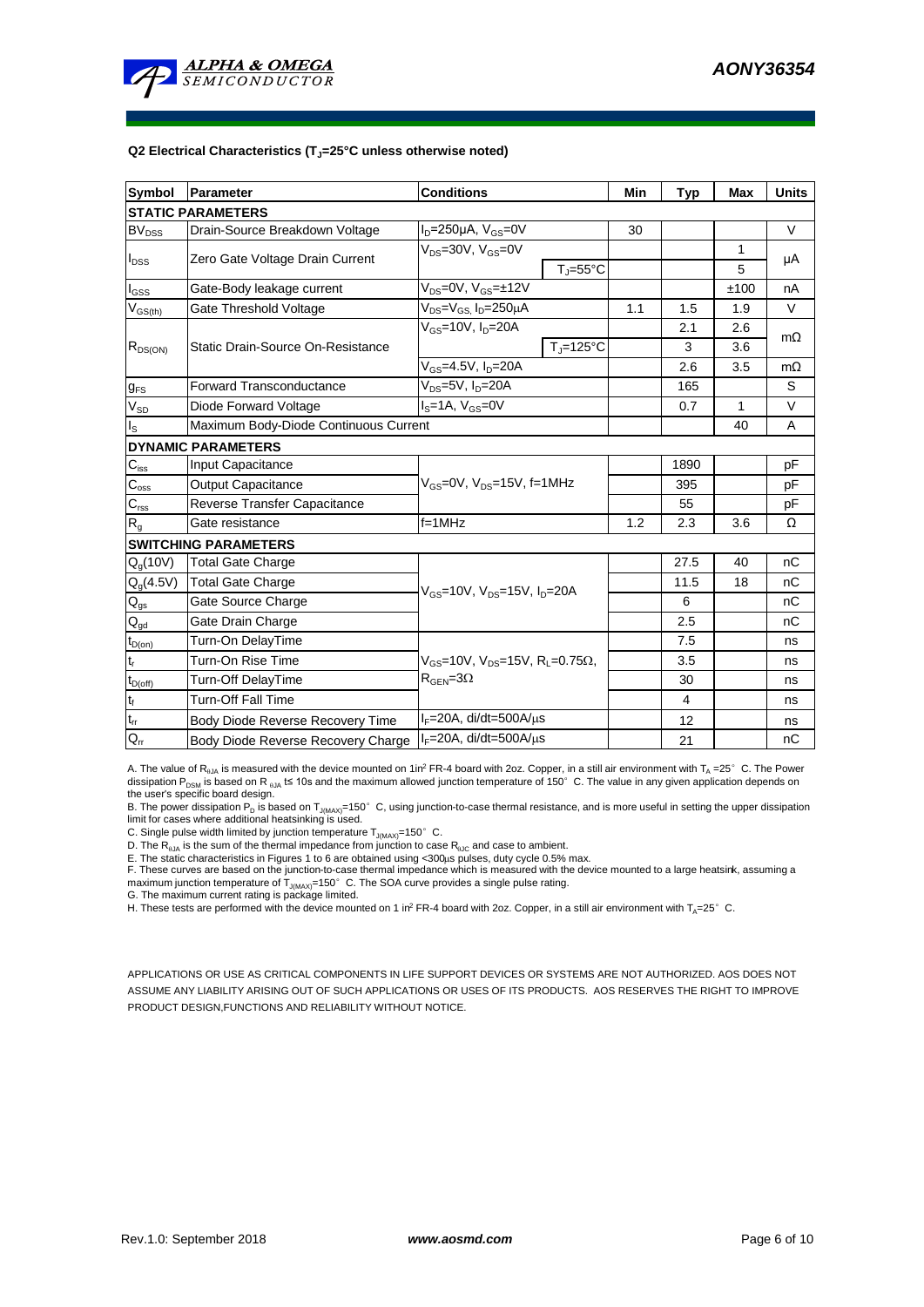

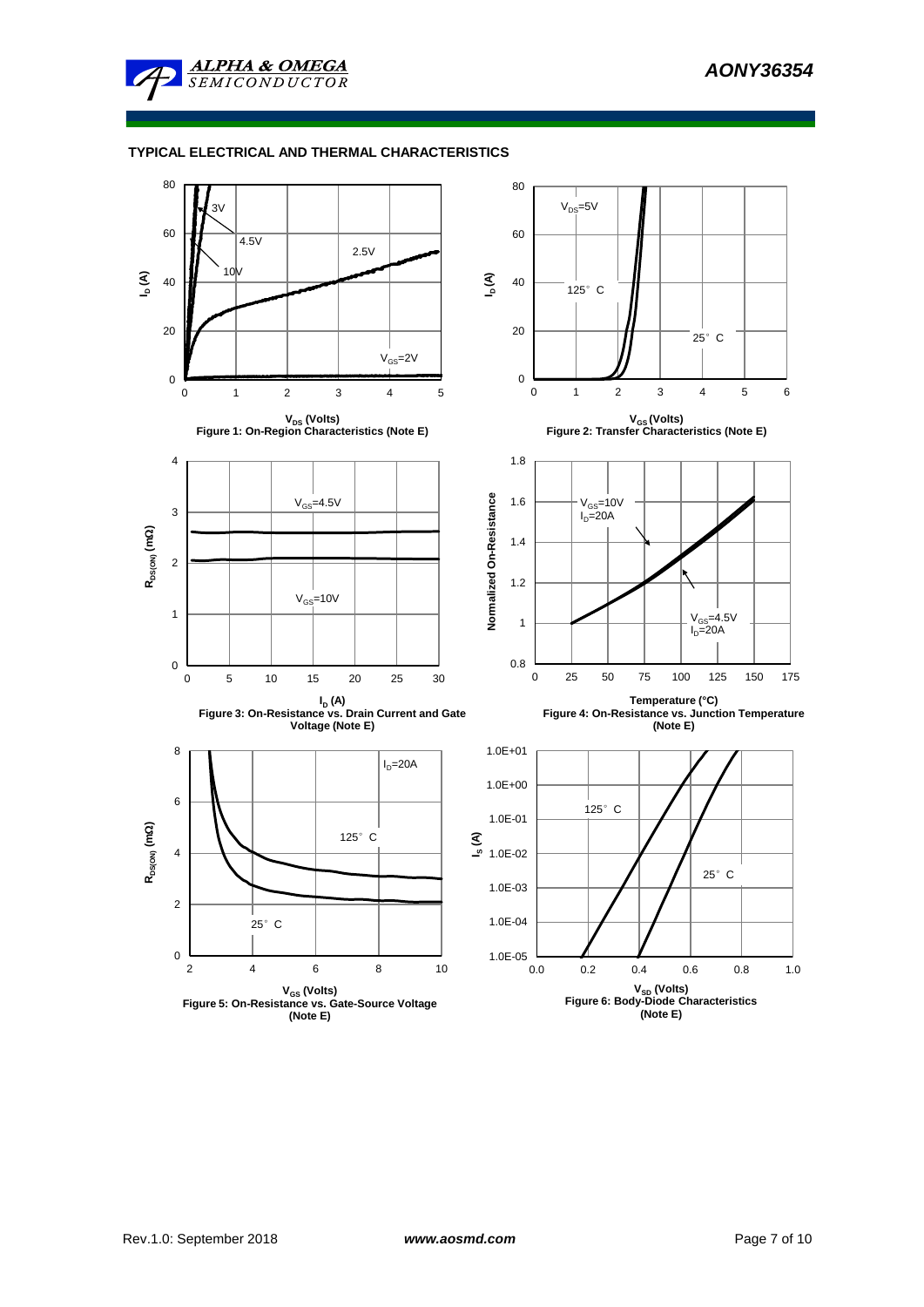



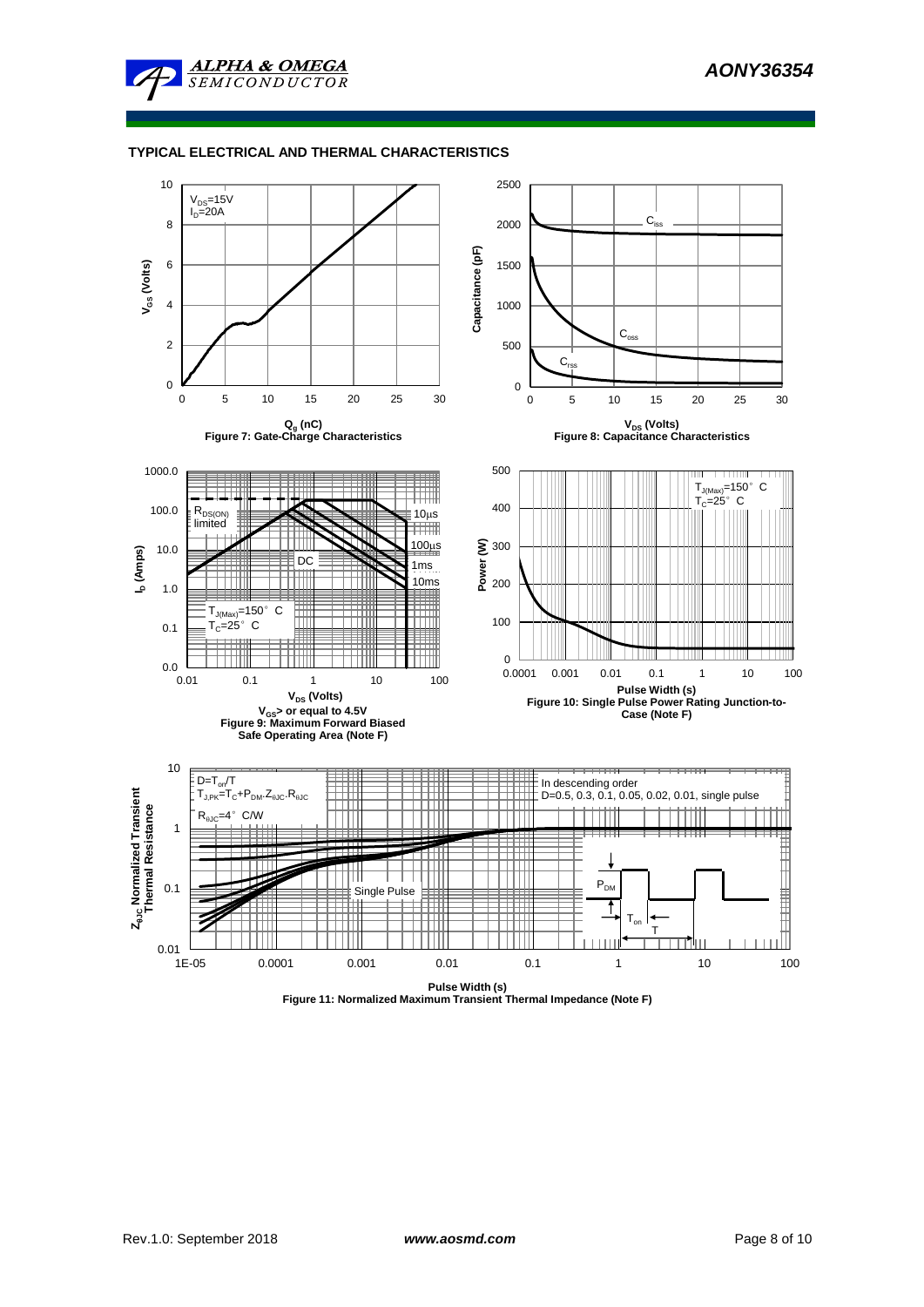